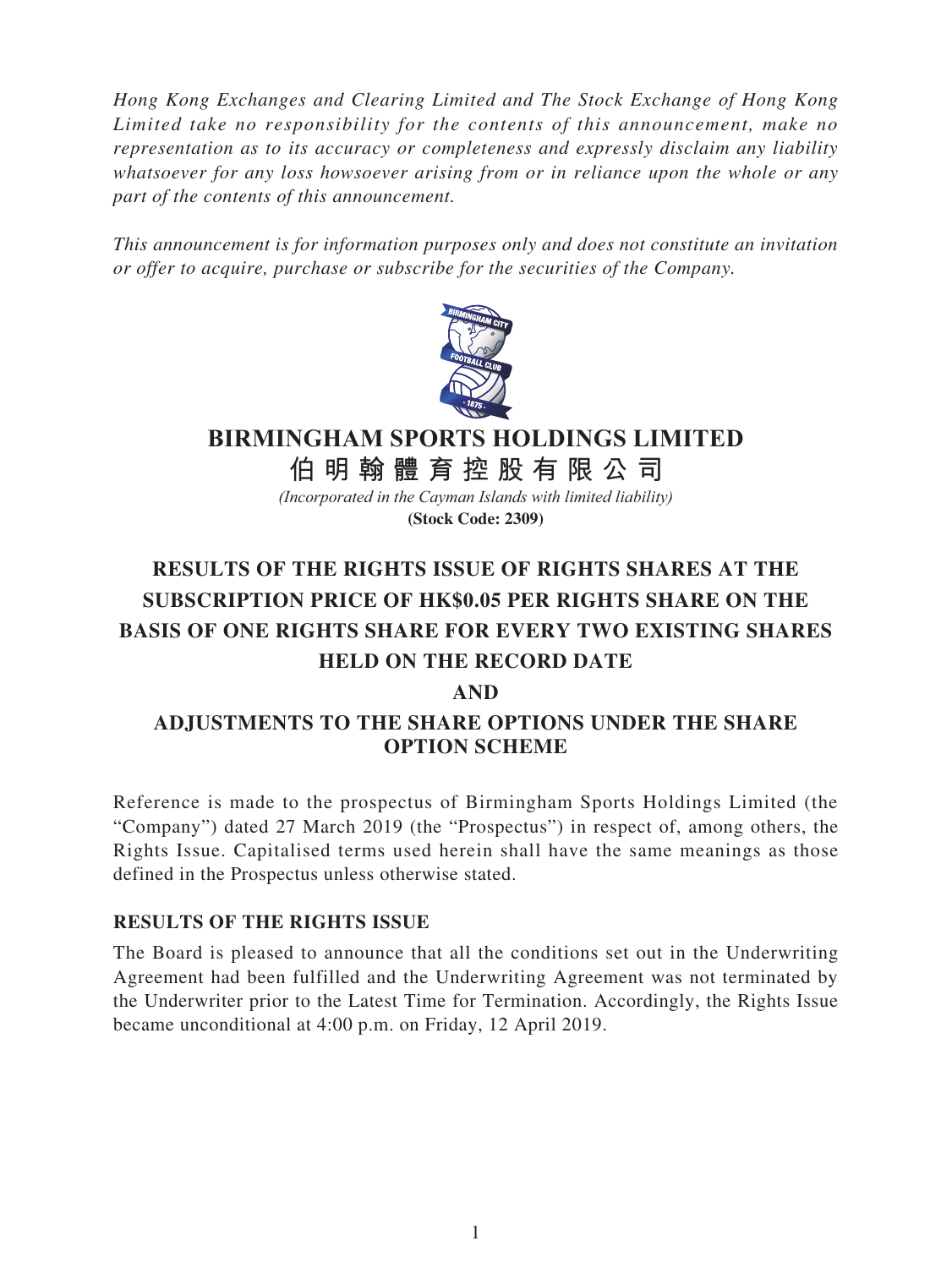As at 4:00 p.m. on Thursday, 11 April 2019, being the latest time for acceptance of, and payments for, the Rights Shares and application and payment for the excess Rights Shares, a total of 36 valid acceptances and applications had been received for a total of 5,489,734,577 Rights Shares, which comprised:

- (a) 16 valid acceptances of provisional allotments for a total of 4,743,008,752 Rights Shares, representing approximately 80.34% of the total number of Rights Shares under the Rights Issue; and
- (b) 20 valid applications for a total of 746,725,825 excess Rights Shares, representing approximately 12.65% of the total number of Rights Shares under the Rights Issue.

In aggregate, the 5,489,734,577 Rights Shares validly accepted and applied for under the PALs and EAFs represented approximately 92.99% of the total number of 5,903,340,836 Rights Shares available for subscription under the Rights Issue. The Undertaking Covenantors have subscribed for an aggregate of 4,106,763,500 Rights Shares in accordance with their respective Irrevocable Undertakings. In addition, Ever Depot and Dragon Villa have subscribed for additional 160,419,500 and 152,817,000 excess Rights Shares respectively.

Based on the above results, the Rights Issue was under-subscribed by 413,606,259 Rights Shares, representing approximately 7.01% of the total number of 5,903,340,836 Rights Shares offered under the Rights Issue.

#### **Underwriting Agreement**

As the Rights Issue was under-subscribed, the Underwriter had performed its underwriting obligations and procured the subscription of 413,606,259 untaken Rights Shares, representing approximately 7.01% of the total number of Rights Shares, by more than six subscribers who are all independent from and not connected with the Company and its connected persons in accordance with the terms of the Underwriting Agreement.

#### **Excess Rights Shares**

As the Rights Shares was under-subscribed, all valid applications for excess Rights Shares under the EAFs were accepted in respect of 746,725,825 Rights Shares. Qualifying Shareholders applying for such excess Rights Shares will be fully allotted with the excess Rights Shares that they have applied for. Therefore, no refund cheques for wholly or partially unsuccessful valid applications for excess Rights Shares will be despatched.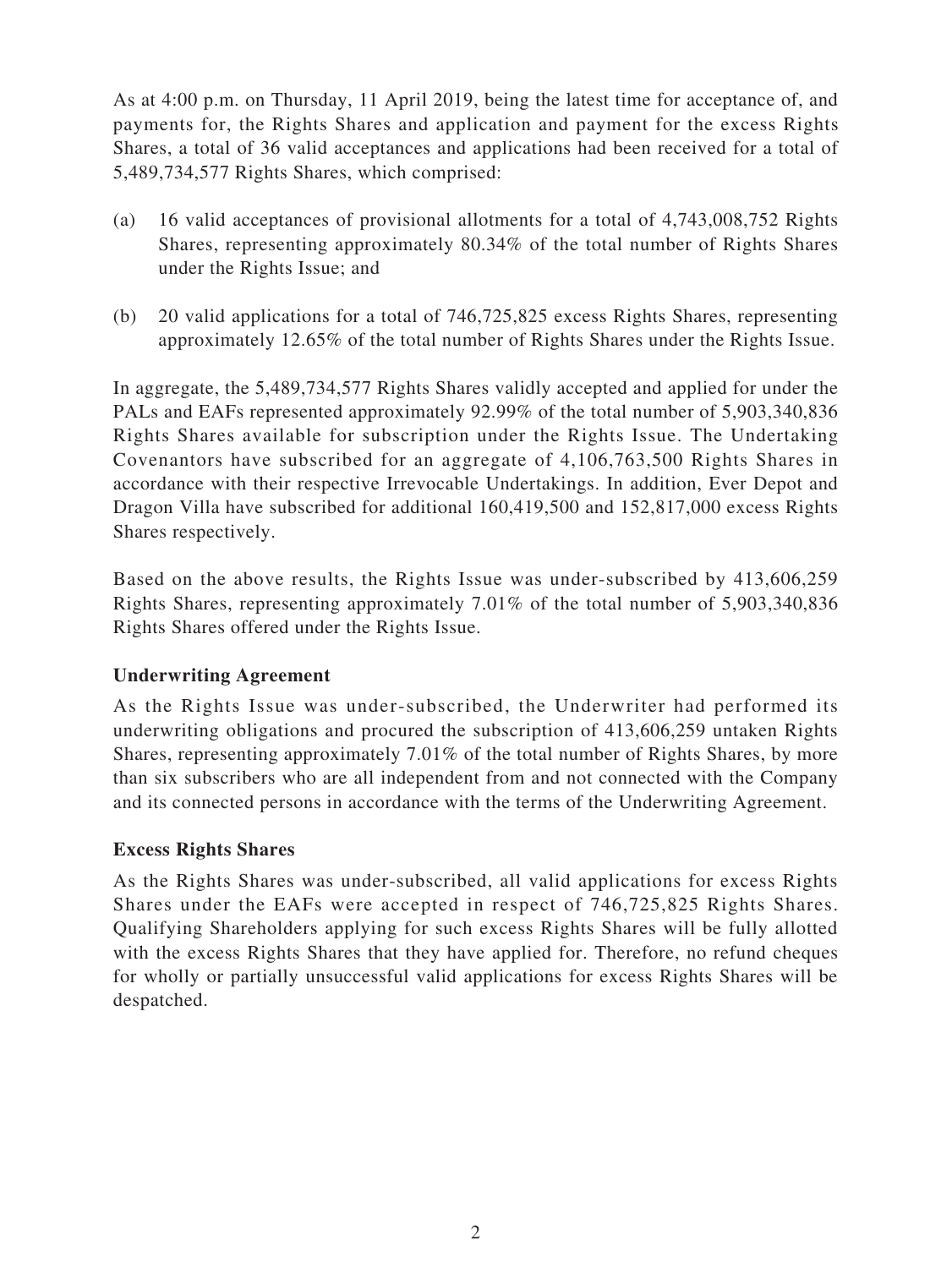#### **Shareholding Structure of the Company**

To the best of the Directors' knowledge, information and belief after having made all reasonable enquiries, the shareholding structure of the Company immediately before and after completion of the Rights Issue is as follows:

| <b>Name of Shareholder</b> | <b>Immediately before completion</b><br>of the Rights Issue<br>Approximate % |                      | <b>Immediately after completion</b><br>of the Rights Issue<br>Approximate $%$ |               |
|----------------------------|------------------------------------------------------------------------------|----------------------|-------------------------------------------------------------------------------|---------------|
|                            |                                                                              |                      |                                                                               |               |
|                            | <b>Shares</b>                                                                | <i>issued Shares</i> | <b>Shares</b>                                                                 | issued Shares |
|                            | Trillion Trophy <sup>(Note 1)</sup>                                          | 3,825,000,000        | 32.40%                                                                        | 5,425,000,000 |
| Ever Depot (Note 2)        | 2,919,161,000                                                                | 24.72%               | 4,539,161,000                                                                 | 25.63%        |
| Dragon Villa (Note 3)      | 2,094,366,000                                                                | 17.74%               | 3,294,366,000                                                                 | 18.60%        |
| Subscribers procured by    |                                                                              |                      |                                                                               |               |
| the Underwriter (Note 4)   |                                                                              |                      | 413,606,259                                                                   | $2.34\%$      |
| Other Shareholders         | 2,968,154,672                                                                | 25.14%               | 4,037,889,249                                                                 | 22.80%        |
| <b>Total</b>               | 11,806,681,672                                                               | 100.00%              | 17,710,022,508                                                                | 100.00%       |

*Notes:*

- 1. Trillion Trophy directly owns approximately 30.63% of the total number of issued Shares of the Company immediately after completion of the Rights Issue and is wholly owned by Wealthy Associates International Limited, which is in turn wholly owned by Mr. Suen Cho Hung, Paul.
- 2. Ever Depot directly owns approximately 25.63% of the total number of issued Shares of the Company immediately after completion of the Rights Issue and is wholly owned by GRED, which is in turn wholly owned by Mr. Vong Pech.
- 3. Dragon Villa directly owns approximately 18.60% of the total number of issued Shares of the Company immediately after completion of the Rights Issue and is wholly owned by Mr. Lei Sutong.
- 4. There were more than six subscribers procured by the Underwriter, who were all independent from and not connected with the Company and its connected persons.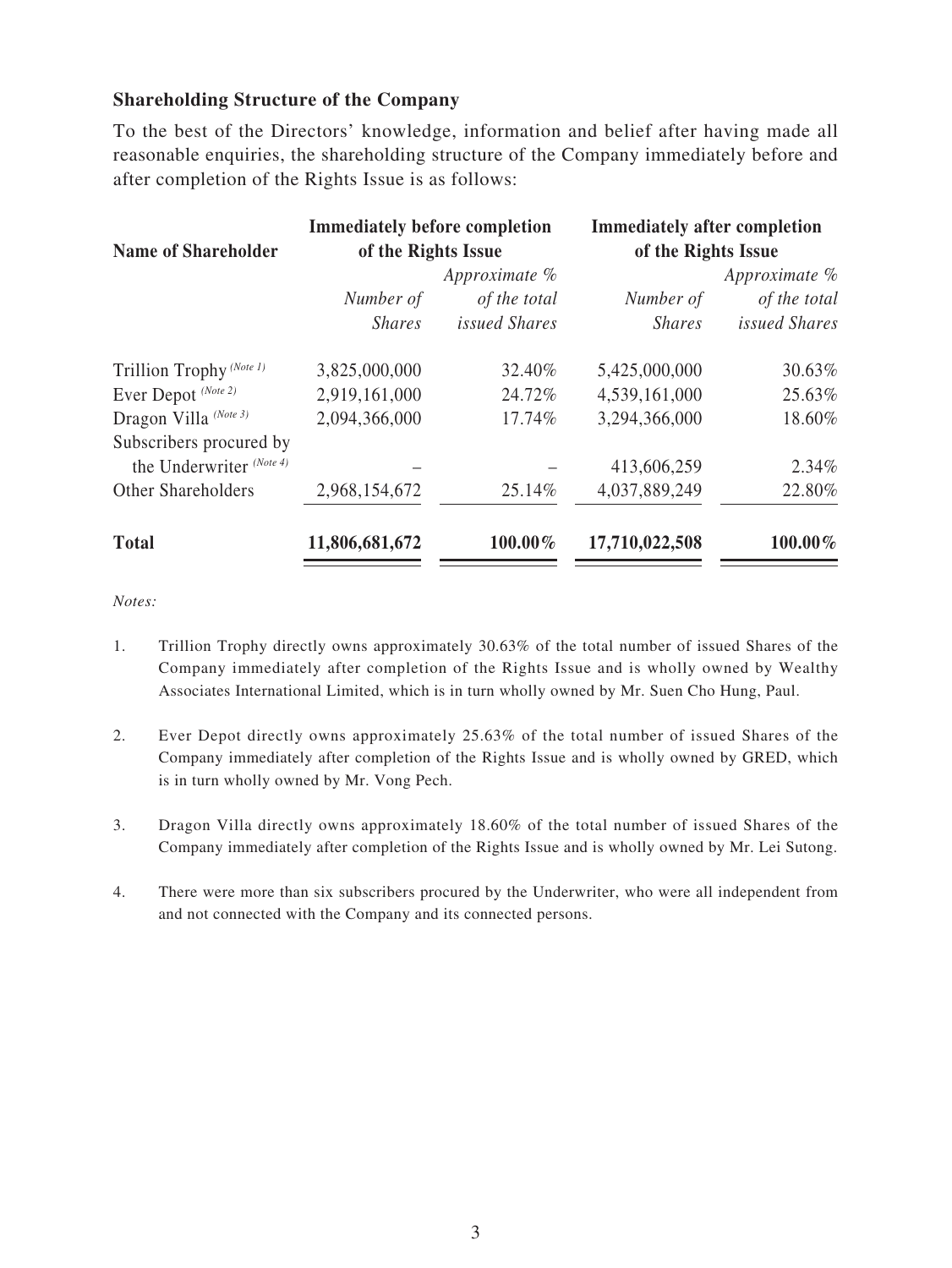#### **SHARE CERTIFICATES FOR THE RIGHTS SHARES**

It is expected that the share certificates for the Rights Shares, in their fully-paid form will be despatched to allottees who are entitled thereto by ordinary post at their own risk on or around Tuesday, 23 April 2019.

#### **COMMENCEMENT OF DEALINGS IN FULLY-PAID RIGHTS SHARES**

Dealings in the Rights Shares, in their fully-paid form, are expected to commence on the Stock Exchange at 9:00 a.m. on Wednesday, 24 April 2019.

### **ADJUSTMENT TO THE SHARE OPTIONS UNDER THE SHARE OPTION SCHEME**

Pursuant to the terms of the Share Option Scheme, adjustments may be required to be made to the exercise prices of and/or the number of the Shares falling to be issued upon exercise of the outstanding Share Options granted by the Company under the Share Option Scheme respectively as a result of the Rights Issue.

The Company has 300,000,000 Share Options granted on 6 December 2018 pursuant to the Share Option Scheme, pursuant to which, each Share Option shall entitle the holder of the Share Options to subscribe for one Share (the "Outstanding Share Options"). The Company has calculated the necessary adjustments to the exercise prices of and the number of Shares falling to be issued upon exercise of the Outstanding Share Options in accordance with the terms of the Share Option Scheme and the supplementary guidance issued by the Stock Exchange on 5 September 2005 regarding adjustment of share options under Rule 17.03(13) of the Listing Rules. The adjustments to the exercise prices of and the number of Shares falling to be issued upon exercise of the Outstanding Share Options respectively are as follows and will become effective from 23 April 2019 upon the allotment and issue of the Rights Shares pursuant to the Rights Issue:

| Date of grant   | Immediately prior to the<br>adjustments as a result of<br>completion of the<br><b>Rights Issue</b> |                | <b>Immediately after the</b><br>adjustments as a result of<br>completion of the<br><b>Rights Issue</b> |                |
|-----------------|----------------------------------------------------------------------------------------------------|----------------|--------------------------------------------------------------------------------------------------------|----------------|
|                 |                                                                                                    |                |                                                                                                        |                |
|                 |                                                                                                    | Shares falling |                                                                                                        | number of      |
|                 | to be issued                                                                                       |                | Shares falling                                                                                         |                |
|                 | upon exercise                                                                                      |                | to be issued                                                                                           |                |
|                 | of the                                                                                             | Exercise       | upon exercise                                                                                          | Adjusted       |
|                 | Outstanding                                                                                        | price          | of the                                                                                                 | exercise price |
|                 | <i>Share</i>                                                                                       | per Share      | Outstanding                                                                                            | per Share      |
|                 | <i>Options</i>                                                                                     | $(HK\$         | <b>Share Options</b>                                                                                   | $(HK\$         |
| 6 December 2018 | 300,000,000                                                                                        | 0.1084         | 334,020,618                                                                                            | 0.09736        |